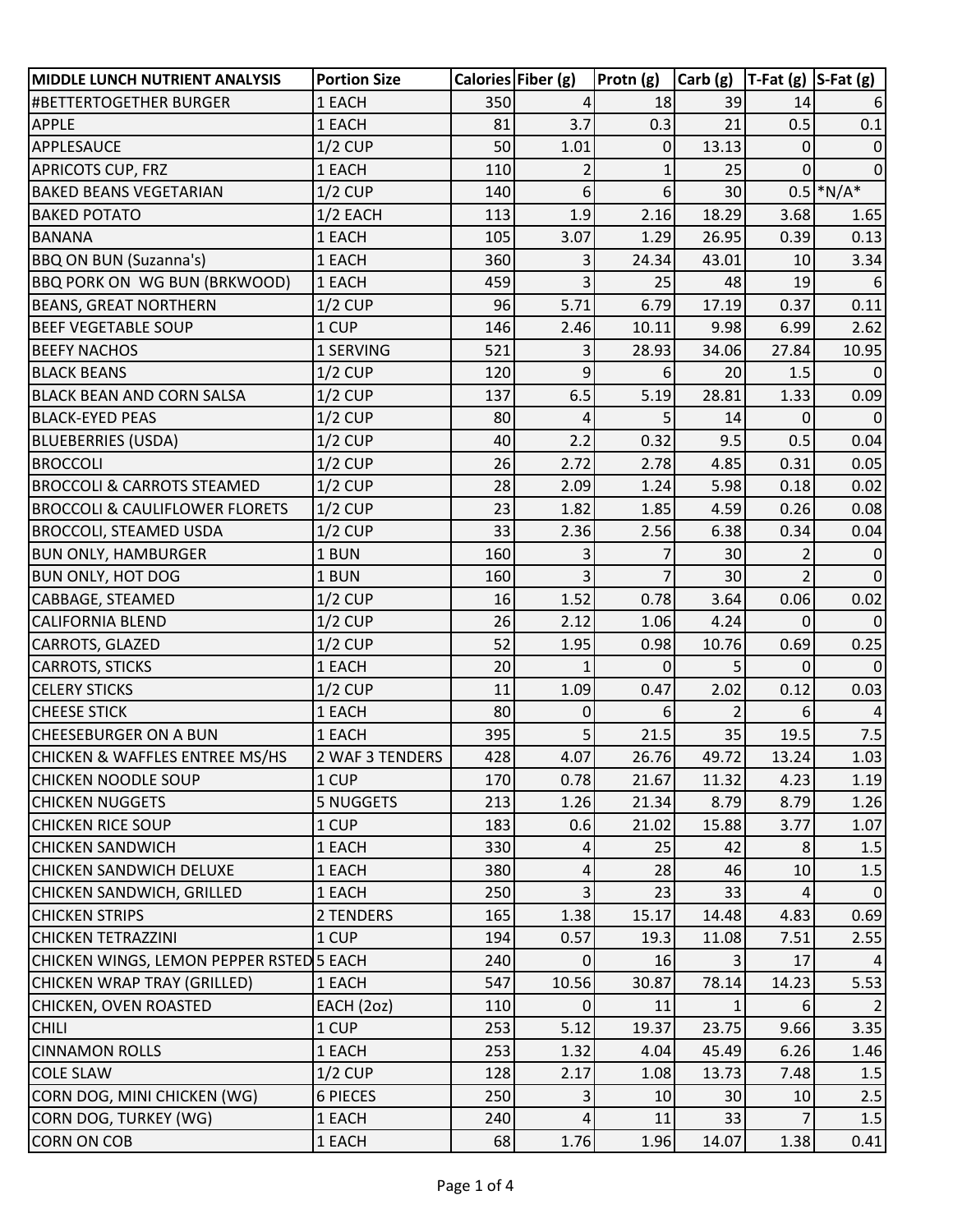| <b>MIDDLE LUNCH NUTRIENT ANALYSIS</b>     | <b>Portion Size</b> |     | Calories Fiber (g) | Protn (g)      | $ $ Carb (g)   T-Fat (g)   S-Fat (g) |                |                |
|-------------------------------------------|---------------------|-----|--------------------|----------------|--------------------------------------|----------------|----------------|
| CORN, WHOLE KERNEL                        | $1/2$ CUP           | 81  |                    |                | 17.21                                | 0.5            |                |
| <b>CORNBREAD DRESSING</b>                 | 1 SERVING           | 151 | 1.56               | 3.55           | 22.16                                | 5.35           | 1.53           |
| CORNBREAD, MIX, WG                        | 1 SERVING           | 92  | 1.03               | 1.03           | 16.43                                | 2.57           | 1.03           |
| <b>COWBOY BBQ NACHOS</b>                  | 2 SERVING(S)        | 409 | 3                  | 15.53          | 38.53                                | 20.03          | 6.66           |
| <b>CRACKERS, SALTINES</b>                 | 4 EACH              | 60  | 0.7                |                | 9                                    | 1.5            |                |
| CRACKERS, WG, BACK TO BASICS              | 1 EACH              | 90  | 1                  |                | 15                                   | 2.5            | 0              |
| <b>CRANBERRY SAUCE</b>                    | $1/4$ CUP           | 110 | 0.76               | 0.62           | 27.92                                | 0.1            | 0              |
| <b>CRISPITO</b>                           | 1 EACH              | 270 | 3                  | 12             | 23                                   | 14             |                |
| <b>CRISPITOS</b>                          | 2 CRISPITOS         | 540 | 6                  | 24             | 46                                   | 28             | 6              |
| <b>DELI TURKEY SANDWICH</b>               | 1 EACH              | 325 | 3                  | 20.5           | 33                                   | 13.25          | 5.5            |
| <b>DORITOS SPICY LOW FAT</b>              | 1 EACH              | 140 | 1                  |                | 20                                   |                | 0.5            |
| DORITOS, COOL RANCH RF                    | 1 EACH              | 130 | $\overline{c}$     | $\overline{2}$ | 19                                   | 5              |                |
| DORITOS, NACHO CHEESE RF                  | 1 EACH              | 130 | $\overline{2}$     |                | 20                                   |                | 0.5            |
| <b>FIESTA CHICKEN</b>                     | 3 OZ                | 108 | $\mathbf 0$        | 15.88          | 1.76                                 | 3.53           | 1.76           |
| FIESTADA PIZZA                            | 1 EACH              | 360 | 4                  | 17             | 43                                   | 14             |                |
| <b>FRIES, BAKED SEASONED</b>              | 1/2C (6-8 EACH)     | 120 | $\overline{2}$     | 1              | 20.05                                | 4.01           | 0.5            |
| <b>FRIES, SWEET POTATO</b>                | $1/2$ CUP           | 140 | 3                  | 1              | 20                                   | 6              |                |
| <b>FRUIT SLUSH COOL TROPICS</b>           | 4 OZ                | 60  | $\overline{0}$     | $\Omega$       | 16                                   | 0              | 0              |
| FRUIT, FRUIT COCKTAIL                     | $1/2$ CUP           | 79  | 1.97               | $\Omega$       | 18.7                                 | 0              | $\Omega$       |
| <b>GARDEN SALAD (W/DRESSING)</b>          | $1/2$ CUP           | 19  | 0.4                | 0.37           | 4.77                                 | 0.04           | 0.01           |
| <b>GARDEN SALAD W/CHICKEN STRIPS</b>      | 1 EACH              | 544 | 9.79               | 30.76          | 66.73                                | 17.53          | 5.75           |
| <b>GARDEN SALAD W/GRILLED CHICKEN</b>     | 1 EACH              | 507 | 7.69               | 25.8           | 76.64                                | 11             | 1.03           |
| <b>GARDEN SALAD W/TURKEY &amp; CHEESE</b> | 1 EACH              | 568 | 9.41               | 23.59          | 70.25                                | 22.2           | 7.06           |
| <b>GREEN BEANS</b>                        | $1/2$ CUP           | 20  | $\overline{2}$     | 1              | 4.09                                 | 0.1            |                |
| <b>GRILLED TURKEY&amp;CHEESE SANDWICH</b> | 1 EACH              | 288 | 2.28               | 25.43          | 32                                   | 7.26           | 3.92           |
| <b>HAMBURGER ON A BUN</b>                 | 1 EACH              | 340 | 5                  | 19             | 34                                   | 15             |                |
| <b>HONEY MUSTARD</b>                      | 1 EACH              | 190 | 0                  | 0              | 6                                    | 18             |                |
| <b>HOT DOG ON BUN</b>                     | 1 EACH              | 280 | 3                  | 14             | 35                                   | 11             |                |
| JELLY, ASSORTED PACKS                     | 1 EACH              | 36  | 0                  | 0              | 9                                    | 0              | 0              |
| JUICE CUP, WHOLE FRUIT                    | 1 EACH              | 80  | 3                  | $\Omega$       | 20.5                                 | $\overline{0}$ | $\Omega$       |
| <b>KETCHUP</b>                            | 1 EACH              | 10  | 0                  | $\mathbf 0$    | $\overline{3}$                       | $\mathbf 0$    | $\overline{0}$ |
| LETTUCE & TOMATO                          | $1/2$ CUP           | 8   | 0.58               | 0.43           | 1.61                                 | 0.08           | 0.01           |
| <b>LIMA BEANS</b>                         | $1/2$ CUP           | 96  | 4.12               | 4.23           | 12.81                                | 3.19           | 1.42           |
| <b>LITTLE SMOKIES</b>                     | <b>6 LINKS</b>      | 200 | 0                  |                |                                      | 18             | 6              |
| LOADED BBQ BAKED POT                      | 1 SERVING(S)        | 522 | 4.9                | 17.69          | 56.82                                | 23.71          | 8.31           |
| LOCAL SQUASH MIX, ROA                     | $1/2$ cup           | 25  | 0.92               | 1.02           | 3.25                                 | 1.16           | 0.24           |
| <b>MACARONI AND CHEESE</b>                | $1/2$ CUP           | 275 | 2.34               | 14.64          | 25.48                                | 13.92          | 6.62           |
| <b>MANDARIN ORANGES</b>                   | $1/2$ CUP           | 80  | 2                  | 0.54           | 18                                   | 0              | 0              |
| <b>MASHED POTATOES</b>                    | $1/2$ CUP           | 71  | $\mathbf{1}$       |                | 15.25                                | $\Omega$       | $\mathbf 0$    |
| MAXSNAX, TOTALLY TACO                     | 3 WEDGES            | 260 | 4                  | 14             | 30                                   | 9              | 2.5            |
| <b>MEATLOAF</b>                           | 1 EACH              | 190 |                    | 11             | 8                                    | 12             |                |
| MINI SLIDER PUPS BEEF ON WG BUN           | 1 EACH              | 150 | $*N/A*$            | 4              | 14.5                                 | 8.5            | $*3.00$        |
| OKRA, BREADED                             | 3.20 OZ             | 180 | 4                  | 3              | 24                                   |                |                |
| <b>ORANGE</b>                             | 1 EACH              | 62  | 3.14               | 1.23           | 15.39                                | 0.16           | 0.02           |
| <b>ORANGE WEDGES</b>                      | 1 EACH              | 62  | 3.14               | 1.23           | 15.39                                | 0.16           | 0.02           |
| <b>OVEN BAKED FRIES</b>                   | $1/2$ CUP           | 87  | 1                  | 1              | 15                                   | 3              | 1              |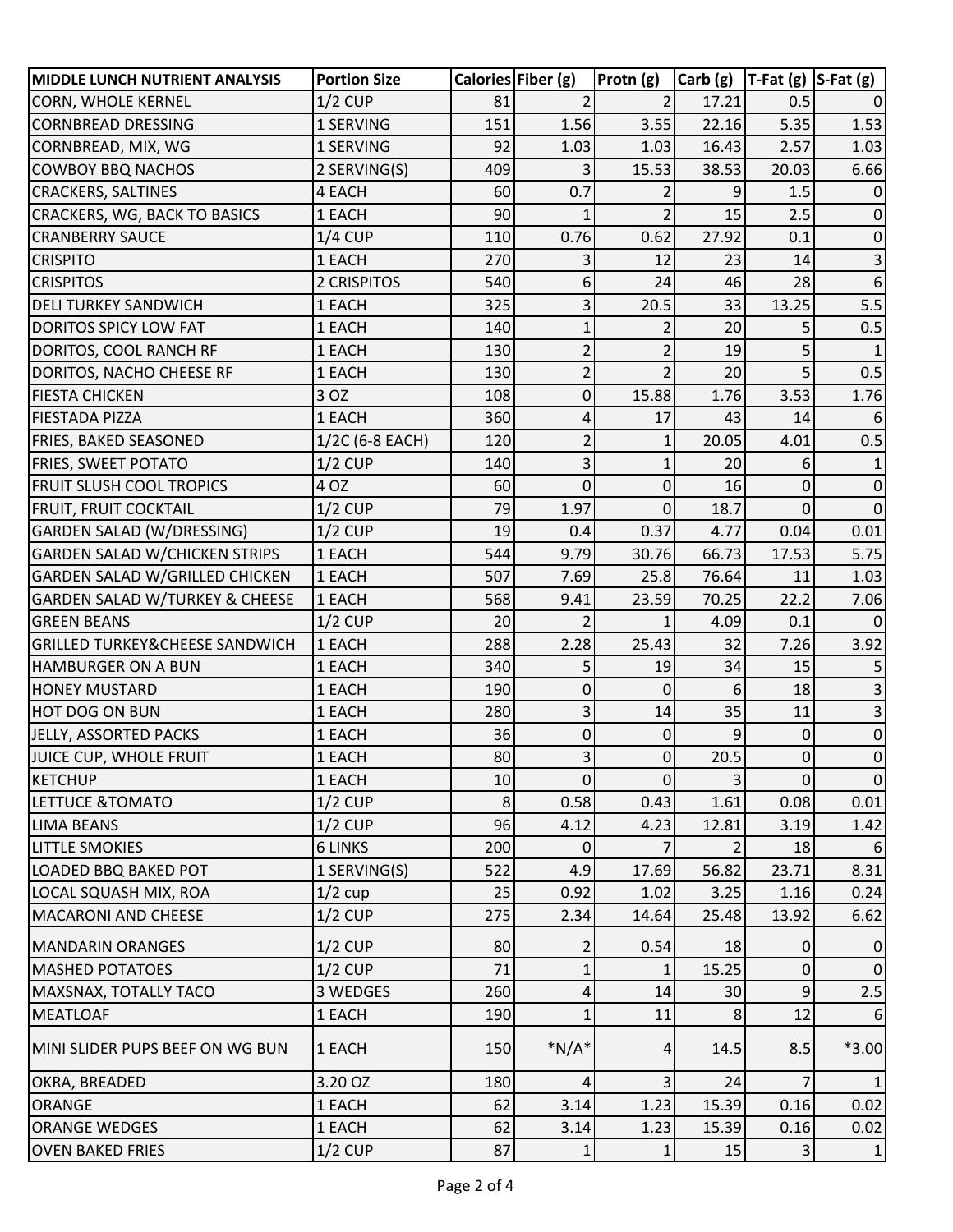| MIDDLE LUNCH NUTRIENT ANALYSIS      | <b>Portion Size</b> |     | Calories Fiber (g) | Protn (g) | $ Carb (g)  T-Fat (g)  S-Fat (g) $ |                |              |
|-------------------------------------|---------------------|-----|--------------------|-----------|------------------------------------|----------------|--------------|
| PB & JELLY SAND (UNCRUSTABLES)      | 1 EACH              | 300 |                    | 9         | 32                                 | 17             |              |
| PB & JELLY SAND/CHEESESTICK/CR      | 1 EACH              | 470 | 5                  | 17        | 49                                 | 25.5           |              |
| PEACH, FRESH                        | 1 EACH              | 59  | 2.25               | 1.37      | 14.31                              | 0.38           | 0.03         |
| PEACHES (SLICED)                    | $1/2$ CUP           | 70  | 0                  | 0         | 17                                 | 0.03           |              |
| PEACHES, (DICED)                    | $1/2$ CUP           | 63  | 0.9                | 0         | 15.3                               | O              |              |
| PEACHES, FROZEN USDA                | 1 EACH              | 80  |                    |           | 19                                 | 0              |              |
| PEAR, FRESH                         | 1 EACH              | 95  | 5.15               | 0.6       | 25.28                              | 0.23           | 0.04         |
| PEARS (SLICED)                      | $1/2$ CUP           | 80  |                    | 0         | 19                                 | O              |              |
| <b>PEAS &amp; CARROTS</b>           | $1/2$ CUP           | 54  | 3.52               | 3.5       | 11.48                              | 0.48           | 0.09         |
| PEAS, GREEN                         | $1/2$ CUP           | 74  | 4.3                | 4.92      | 13.62                              | 0.26           | 0.05         |
| <b>PINEAPPLE TIDBITS</b>            | $1/2$ CUP           | 80  |                    | 0.35      | 20                                 | 0              |              |
| <b>PINTO BEANS</b>                  | $1/2$ CUP           | 120 | 9.02               | 7.01      | 22.09                              | $\overline{0}$ |              |
| PIZZA, CHEESE                       | 1 SLICE             | 310 | 3                  | 22        | 30                                 | 12             |              |
| PIZZA, PEPPERONI (TURKEY)           | 1 SLICE             | 310 | 3                  | 23        | 30                                 | 11             | 6            |
| PIZZA, STUFFED CRUST CHEESE WG      | 1 SLICE             | 320 | 4                  | 22        | 31                                 | 12             |              |
| PIZZA, STUFFED CRUST PIZZA WG       | 1 SLICE             | 350 | 4                  | 21        | 30                                 | 15             |              |
| PLUMS(2)                            | 2 EACH              | 61  | 1.85               | 0.92      | 15.07                              | 0.37           | 0.02         |
| <b>POPCORN CHICKEN</b>              | 10 PIECES           | 160 | 1                  | 14.01     | 13.01                              | 6              | 1.5          |
| <b>POTATOES ROUNDS</b>              | 8 PIECES            | 90  | $\overline{2}$     |           | 14                                 | 3.5            |              |
| <b>RANCH DRESSING</b>               | 1 OZ                | 23  | 0.3                | 0.54      | 3.24                               | 0.96           | 0.24         |
| <b>RANCH DRESSING (FF) PACKET</b>   | 1 EACH              | 15  | 0                  | $\Omega$  | Δ                                  | 0              | $\Omega$     |
| RAVIOLI                             | 1 CUP (8 PIES)      | 260 | 4                  | 16        | 30                                 | 8              | 3.5          |
| <b>RED PEAR, FRESH</b>              | 1 EACH              | 97  | 4.71               | 0.52      | 23.46                              |                | $0.22$ *N/A* |
| <b>RICE KRISPIE TREAT</b>           | 1 EACH              | 50  | $\Omega$           | 0         | 9                                  |                |              |
| RICE KRISPIE TREAT, COCOA CHOCOLATE | 1 EACH              | 45  | 0                  | $\Omega$  | 8                                  | 1.5            |              |
| <b>RICE, BROWN</b>                  | 1 CUP               | 224 | 2.68               | 6.28      | 46.97                              | 1.99           | <sup>0</sup> |
| <b>RICE, SAVORY BROWN</b>           | $1/2$ CUP           | 124 | 1.11               | 2.85      | 21.71                              | 2.78           | 0.12         |
| <b>ROLL, DINNER</b>                 | 1 Each (2 oz)       | 90  | 0.05               |           | 17                                 |                |              |
| <b>ROSATI ICEE FRUIT CUP</b>        | 1 EACH              | 99  | 0                  | 0         | 25                                 | 0              |              |
| <b>SALSA</b>                        | $1/4$ CUP           | 18  | $\overline{0}$     | $\Omega$  | 5.3                                | $\Omega$       | $\Omega$     |
| <b>SCALLOPED POTATOES</b>           | $1/2$ CUP           | 111 | 0.84               | 1.68      | 18.43                              | 2.96           | 0.77         |
| <b>SLOPPY JOE</b>                   | $1/3$ CUP           | 379 | 3.69               | 26.48     | 38.65                              | 13.89          | 4.66         |
| <b>SPAGHETTI</b>                    | 1 CUP               | 313 | 2.52               | 18.5      | 23.88                              | 16.29          | 5.77         |
| <b>SPICED APPLES</b>                | $1/2$ CUP           | 91  | 1.28               | 0.03      | 20.01                              | 1.45           | 0.66         |
| <b>STEAK NUGGETS W/GRAVY</b>        | 4 OZ = 8 NUGGETS    | 358 | 3.06               | 15.31     | 20.56                              | 24.54          | 7.16         |
| <b>STRAWBERRIES &amp; BANANAS</b>   | $1/2$ CUP           | 215 | 5.01               | 1.72      | 56.93                              | 0.48           | 0.11         |
| STRAWBERRIES, FRESH                 | $1/2$ CUP           | 23  | 1.44               | 0.48      | 5.53                               | 0.22           | 0.01         |
| <b>STRAWBERRY, FROZEN CUP</b>       | 1 EACH              | 90  | 2                  | 1         | 22.01                              | 0              | $\mathbf{0}$ |
| <b>SWEET POTATO SOUFFLE</b>         | $1/2$ CUP           | 141 | 3.12               | 1.75      | 27.37                              | 2.7            | 1.11         |
| <b>SWEET POTATO, BAKED</b>          | 1/2 EACH            | 69  | 2.64               | 1.07      | 16.13                              | 0.05           | 0.02         |
| <b>SYRUP</b>                        | 1 EACH              | 120 | 0                  | 0         | 31                                 | 0              | 0            |
| <b>TACO SOUP</b>                    | 1 CUP               | 296 | 5.33               | 18.93     | 24.97                              | 12.63          | 5.27         |
| TANGERINES, whole, local            | 1 EACH              | 40  | 1.37               | 0.62      | 10.14                              | 0.24           | 0.03         |
| <b>TERIYAKI CHICKEN NUGGETS</b>     | <b>6 NUGGETS</b>    | 234 | 1.68               | 26.4      | 11.4                               | 9              | 2.4          |
| TERIYAKI CHICKEN, GREEN DRAGON      | 3 OZ                | 154 | 0                  | 15.79     | 14.74                              | 2.63           | 1.05         |
| <b>TOAST, GARLIC</b>                | 1 EACH              | 78  | $\mathbf{1}$       | 3.01      | 14.02                              | 1.38           | 0.4          |
| <b>TOASTED CHEESE SANDWICH</b>      | 1 EACH              | 266 | $\overline{2}$     | 11        | 30                                 | 11.78          | 5.81         |